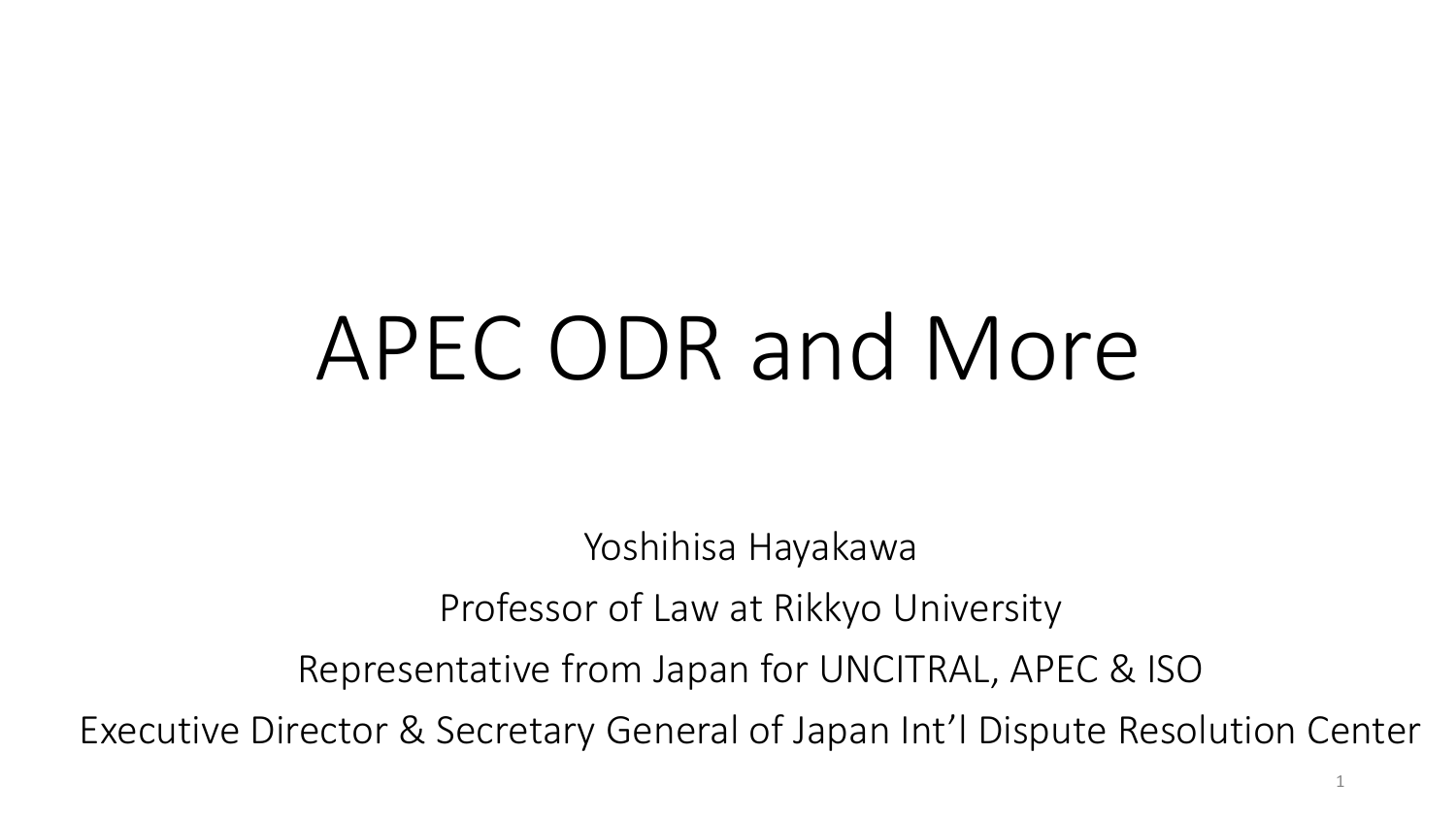### Contents

1. Increasing Demands for ODR

2. APEC ODR Project after the UNCITRAL ODR Project

3. And More for the Worldwide Rules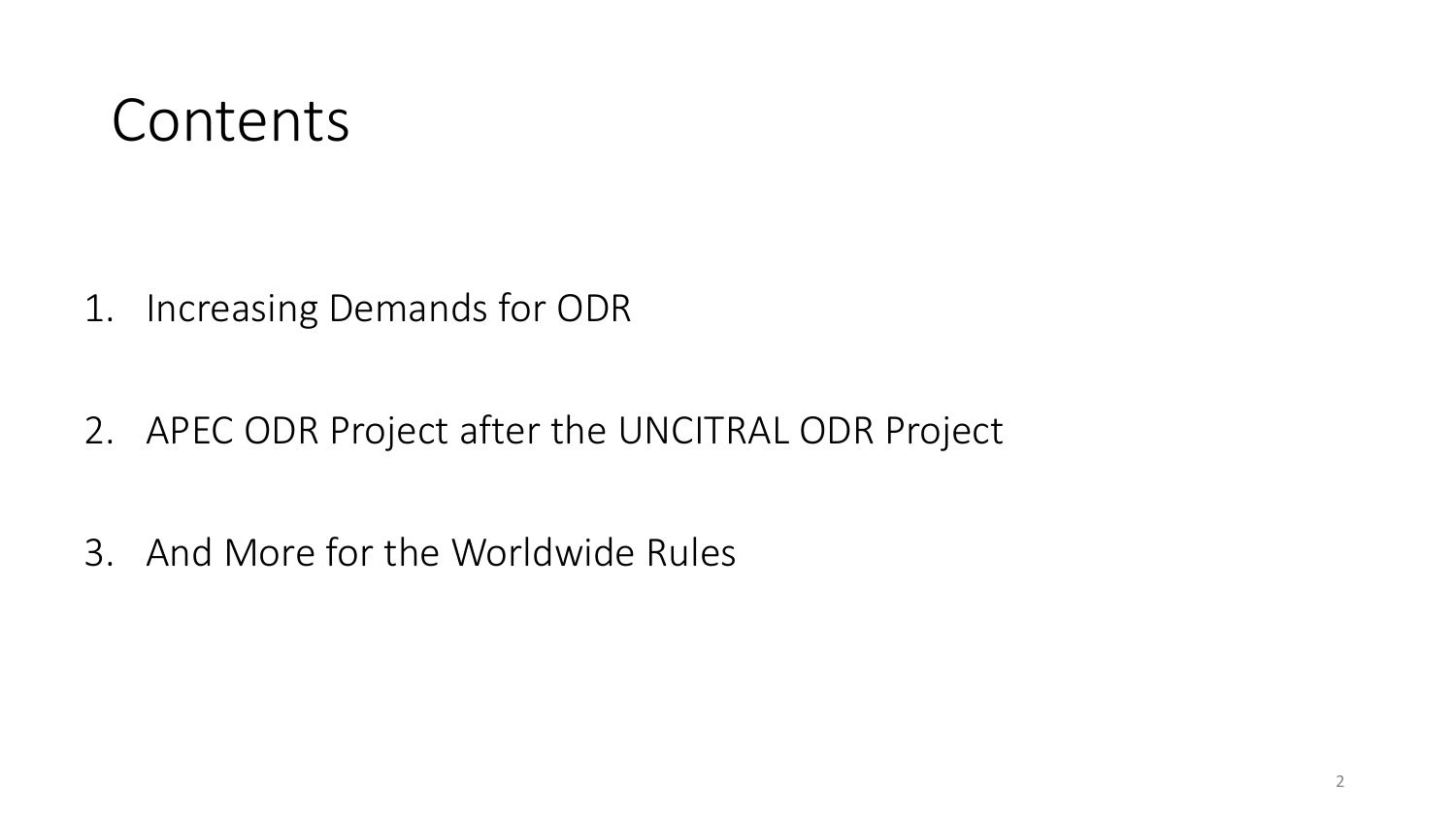• E-Commerce has drastically increased world-widely.

| <b>Economy</b>         | <b>Online retail sales</b><br>(\$ billions) |         |         | <b>Retail sales</b><br>(\$ billions) |        |        |      | <b>Online share</b><br>(% of retail sales) |                                                            |
|------------------------|---------------------------------------------|---------|---------|--------------------------------------|--------|--------|------|--------------------------------------------|------------------------------------------------------------|
|                        | 2018                                        | 2019    | 2020    | 2018                                 | 2019   | 2020   | 2018 | 2019                                       | 2020                                                       |
| Australia              | 13.5                                        | 14.4    | 22.9    | 239                                  | 229    | 242    | 5.6  | 6.3                                        | 9.4                                                        |
| Canada                 | 13.9                                        | 16.5    | 28.1    | 467                                  | 462    | 452    | 3.0  | 3.6                                        | 6.2                                                        |
| China                  | 1,060.4                                     | 1,233.6 | 1,414.3 | 5,755                                | 5,957  | 5,681  | 18.4 | 20.7                                       | 24.9                                                       |
| Korea (Rep.)           | 76.8                                        | 84.3    | 104.4   | 423                                  | 406    | 403    | 18.2 | 20.8                                       | 25.9                                                       |
| Singapore              | 1.6                                         | 1.9     | 3.2     | 34                                   | 32     | 27     | 4.7  | 5.9                                        | 11.7                                                       |
| <b>United Kingdom</b>  | 84.0                                        | 89.0    | 130.6   | 565                                  | 564    | 560    | 14.9 | 15.8                                       | 23.3                                                       |
| <b>United States</b>   | 519.6                                       | 598.0   | 791.7   | 5,269                                | 5,452  | 5,638  | 9.9  | 11.0                                       | 14.0                                                       |
| <b>Economies above</b> | 1,770                                       | 2,038   | 2,495   | 12,752                               | 13,102 | 13,003 | 14   | 16                                         | 19<br>Source: UNCTAD, based on national statistics offices |

3 <https://unctad.org/news/global-e-commerce-jumps-267-trillion-covid-19-boosts-online-sales>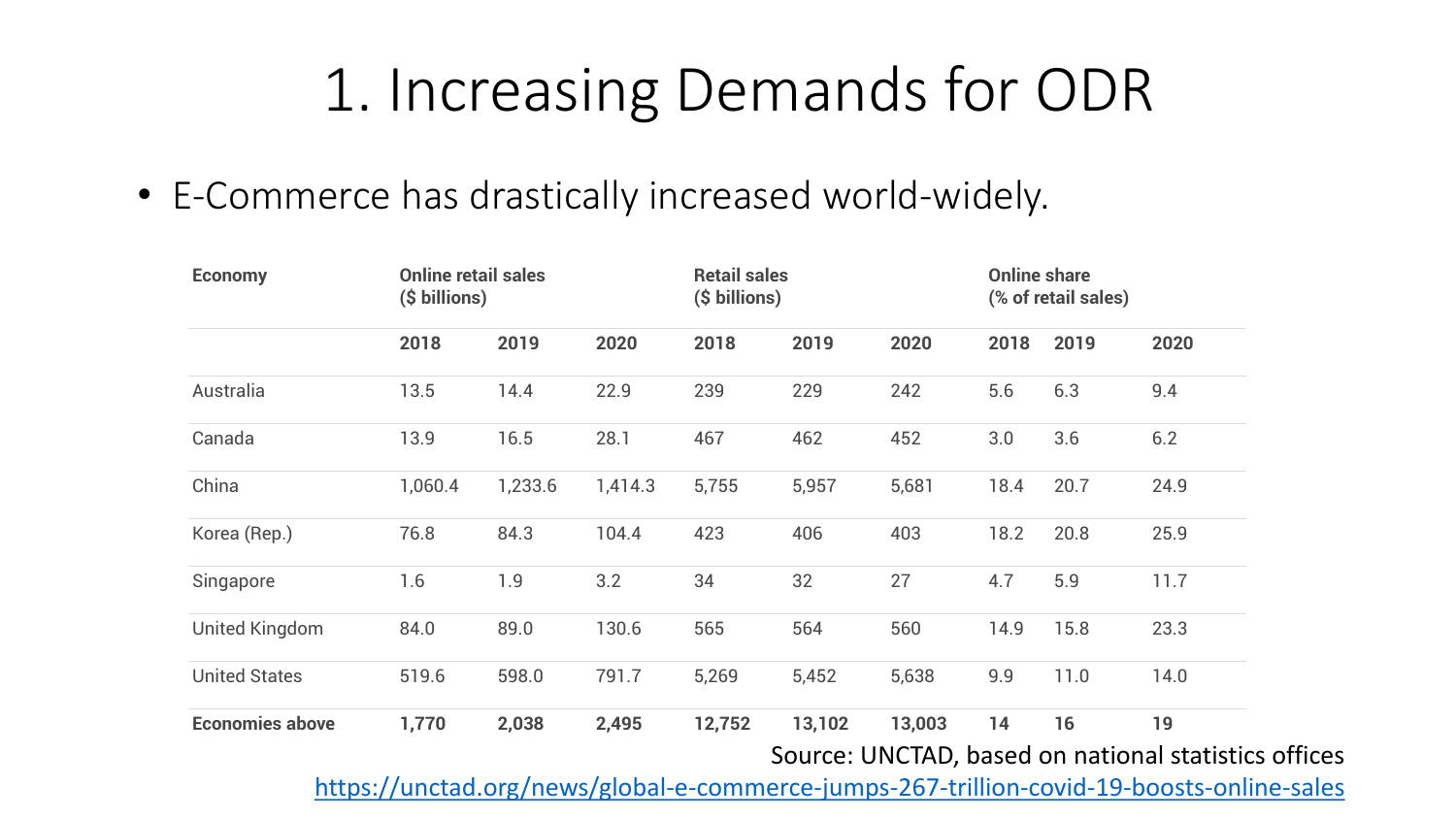• Wide use of E-Commerce has increased the number of related disputes, including cross-border ones.

<Number of the Complains filed in Cross-border Consumer Center Japan>

[http://www.kokusen.go.jp/pdf\\_dl/nenpou/2019\\_nenpou.pdf](http://www.kokusen.go.jp/pdf_dl/nenpou/2019_nenpou.pdf)

- 2011 778 cases
- 2012 2,490 cases
- 2013 4,509 cases
- 2014 4,069 cases
- 2015 4,299 cases
- 2016 4,475 cases
- 2017 4,086 cases
- 2018 6,257 cases
- 2019 6,018 cases

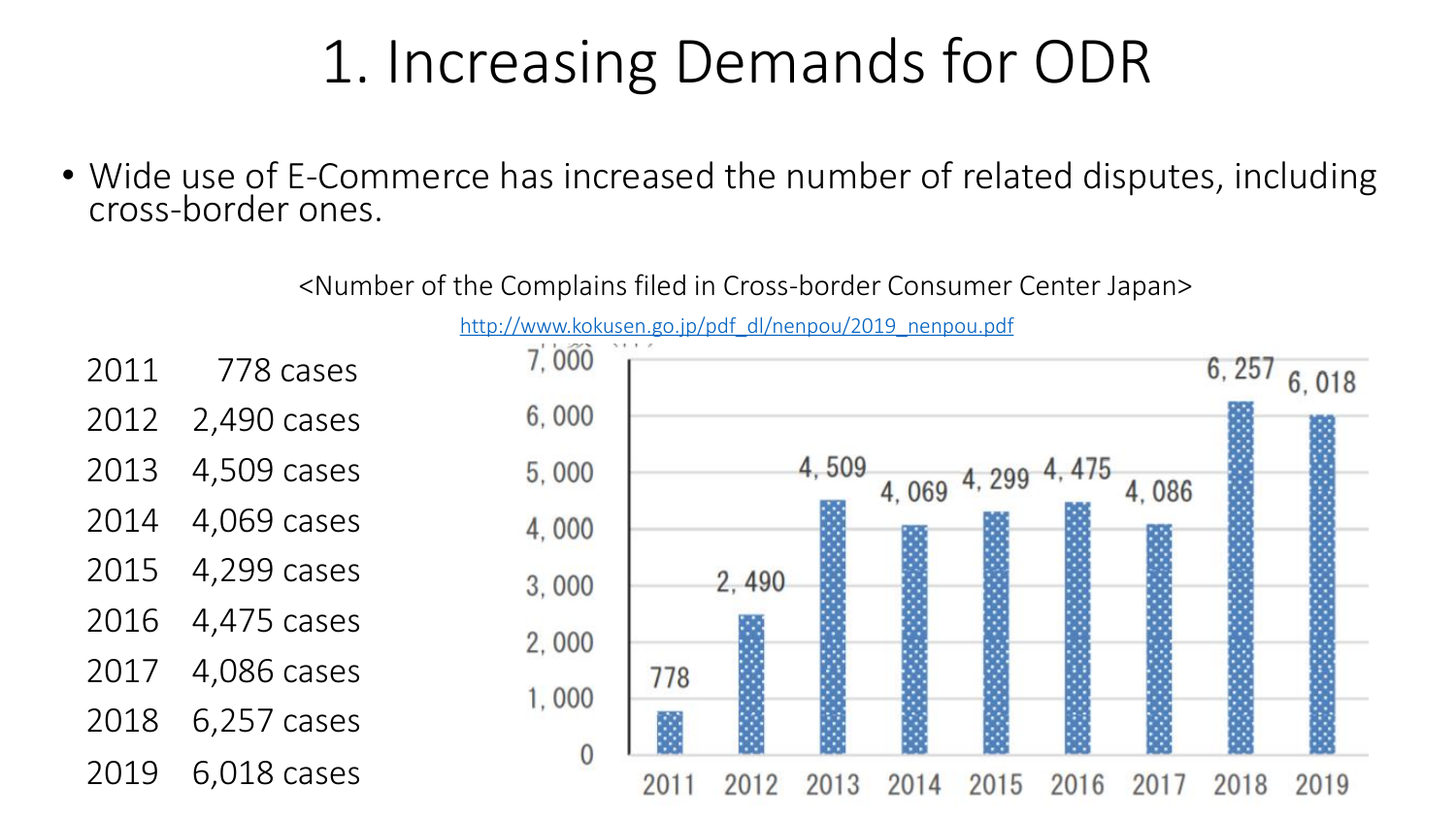• In the online shopping, average of the order value of consumers is approximately more or less 50 USD.

<Amazon Prime Day 2021: A look beyond the topline numbers (Jessica Young | Jul 2, 2021)> [\(https://www.digitalcommerce360.com/2021/07/02/amazon-prime-day-2021-a-look-beyond-the-topline-numbers/\)](https://www.digitalcommerce360.com/2021/07/02/amazon-prime-day-2021-a-look-beyond-the-topline-numbers/)

Consumer buying patterns, 2019-2021

|                              | Prime Day 2021<br>(June 21-22) | Prime Day 2020<br>(Oct. 13-14) | Prime Day 2019<br>$(July 15-16)$ |
|------------------------------|--------------------------------|--------------------------------|----------------------------------|
| Orders per<br>household      | 2.8                            | 2.9                            | 2.6                              |
| Order size $(\$)$            | \$52.33                        | \$54.34                        | \$58.77                          |
| Order size (no. of<br>items) | 17                             | 17                             |                                  |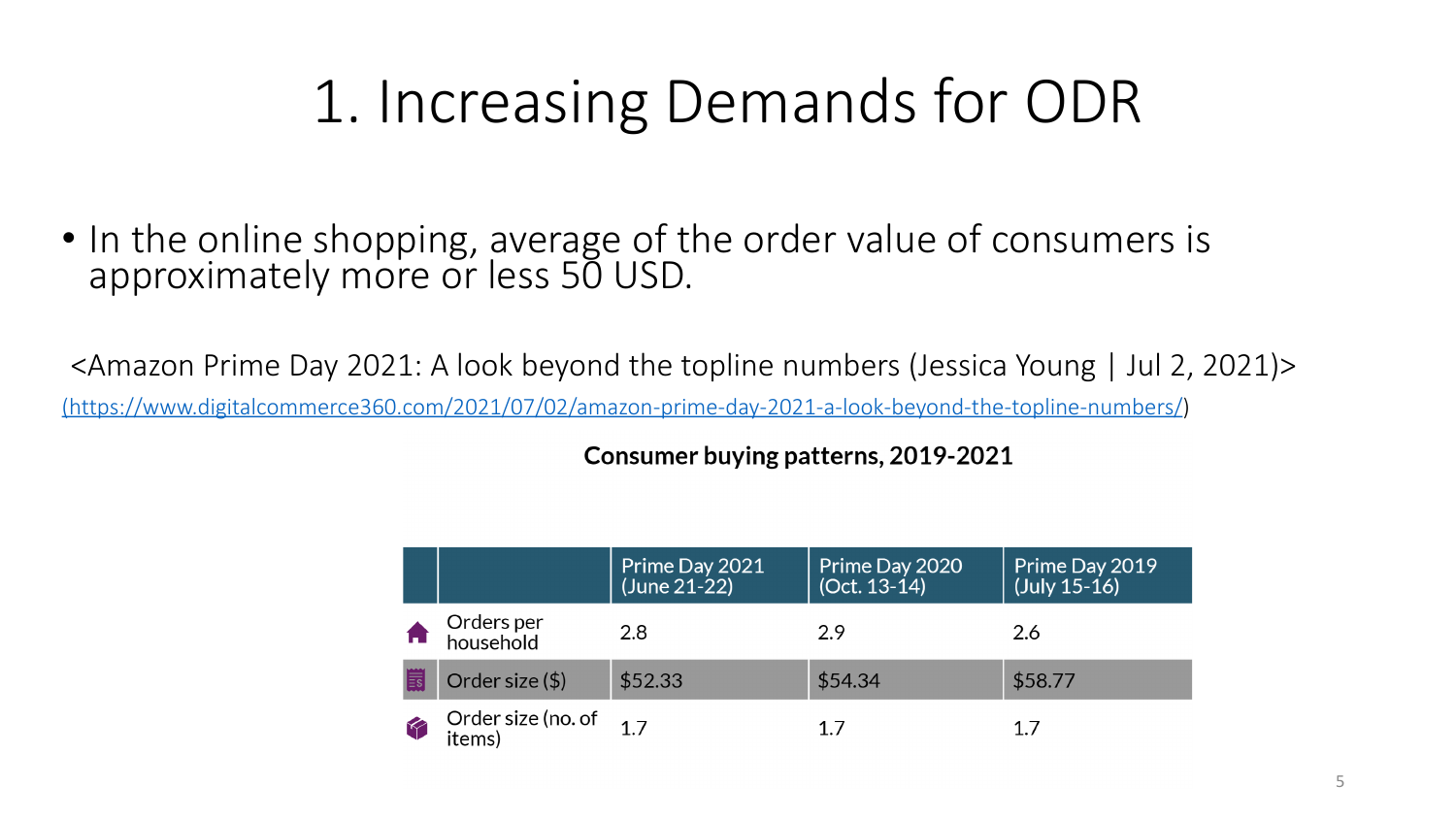- At the time of dispute, litigation or traditional alternative dispute resolutions cannot substantially resolve the disputes, especially cross-border ones.
- ADR Systems using online (Online Dispute Resolution) for the easy and speedy dispute resolution have been gradually and widely used for Ecommerce related disputes until now.
- For the harmonization of ODR schemes and for the smooth introduction of ODR systems in the Emerging Market Countries, International Organizations have issued or started to examine international legal instruments for ODR.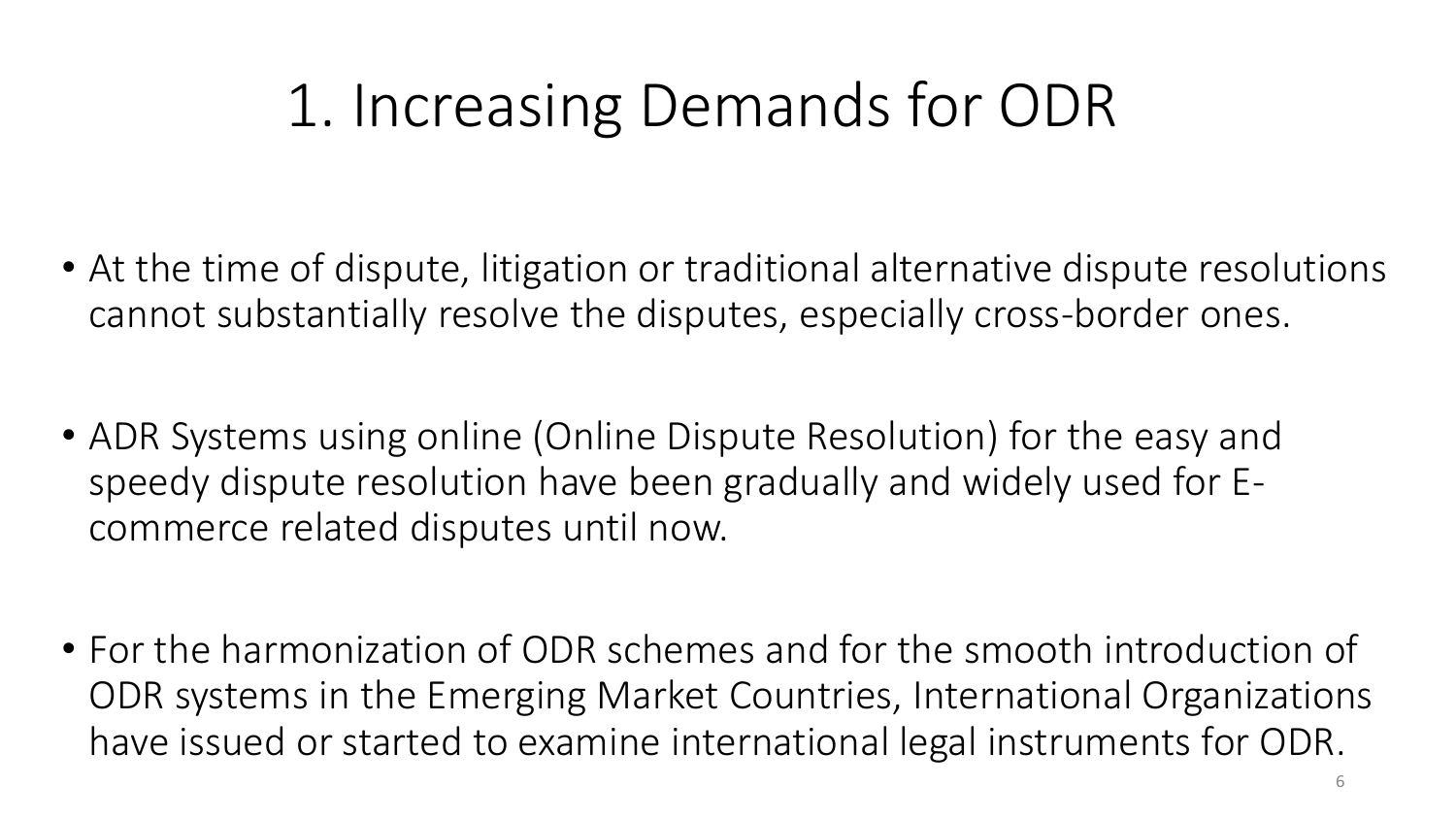#### • **UNCITRAL Technical Notes on Online Dispute Resolution (2010-16)**

https://uncitral.un.org/sites/uncitral.un.org/files/mediadocuments/uncitral/en/v1700382 english technical notes on odr.pdf

• **Model Procedural Rules for the APEC Collaborative Framework for ODR of Cross-Border B2B Disputes (2017-present)**

[http://mddb.apec.org/Documents/2019/EC/EC2/19\\_ec2\\_022.pdf](http://mddb.apec.org/Documents/2019/EC/EC2/19_ec2_022.pdf)

• **ISO TC321 (Transaction Assurance in E-commerce) ODR Project (2022-)**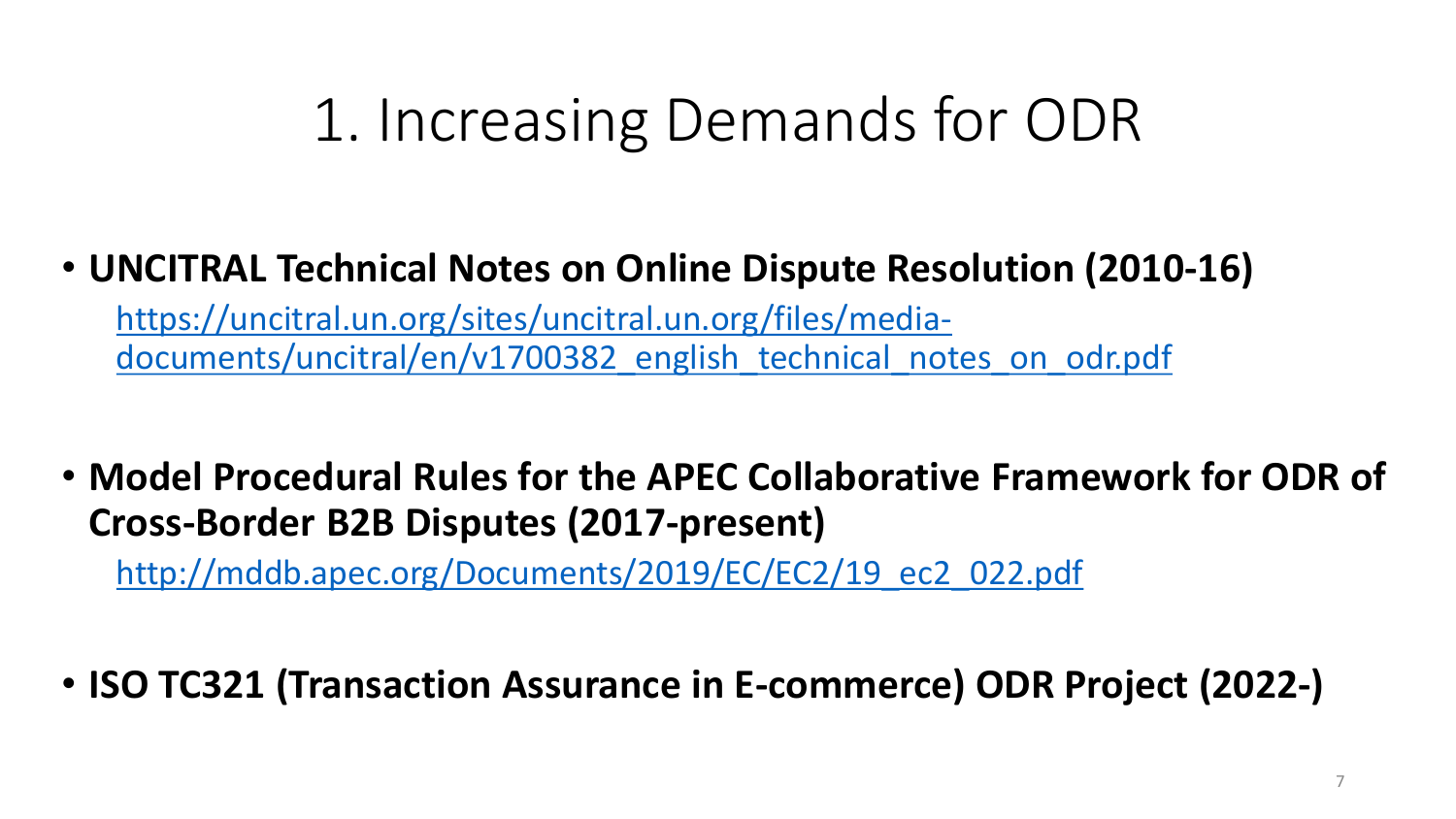### **UNCITRAL Technical Notes on Online Dispute Resolution (2010-16)**

At the beginning stage, UN Online Arbitration Rules were tried to established:

- 1) A single arbitrator chosen by ODR Administrator
- 2) All awards shall or should be in public on web-site except private information
- 3) Substantial Enforcement by Trustmark system
- 4) World-wide Uniform Rules for the Merits !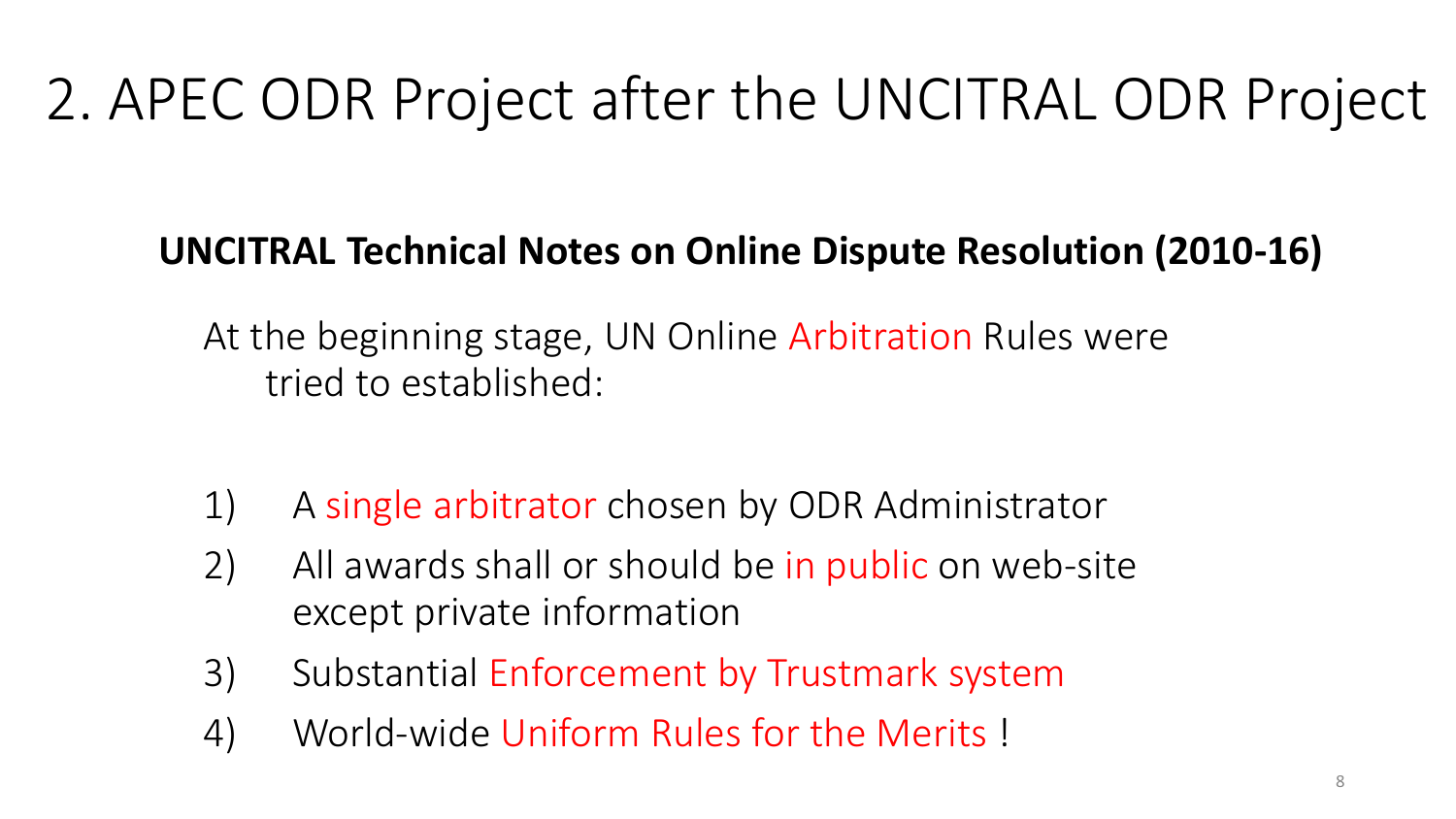#### **UNCITRAL Technical Notes on Online Dispute Resolution (2010-16)**

But … gradually … a serious issue appeared:

Validity of the Pre-Dispute Arbitration Agreement between a Consumer and a Business Corporation

US and other countries: Of course, it should be valid ! EU, Japan and other countries:

Consumer should have a cancel right !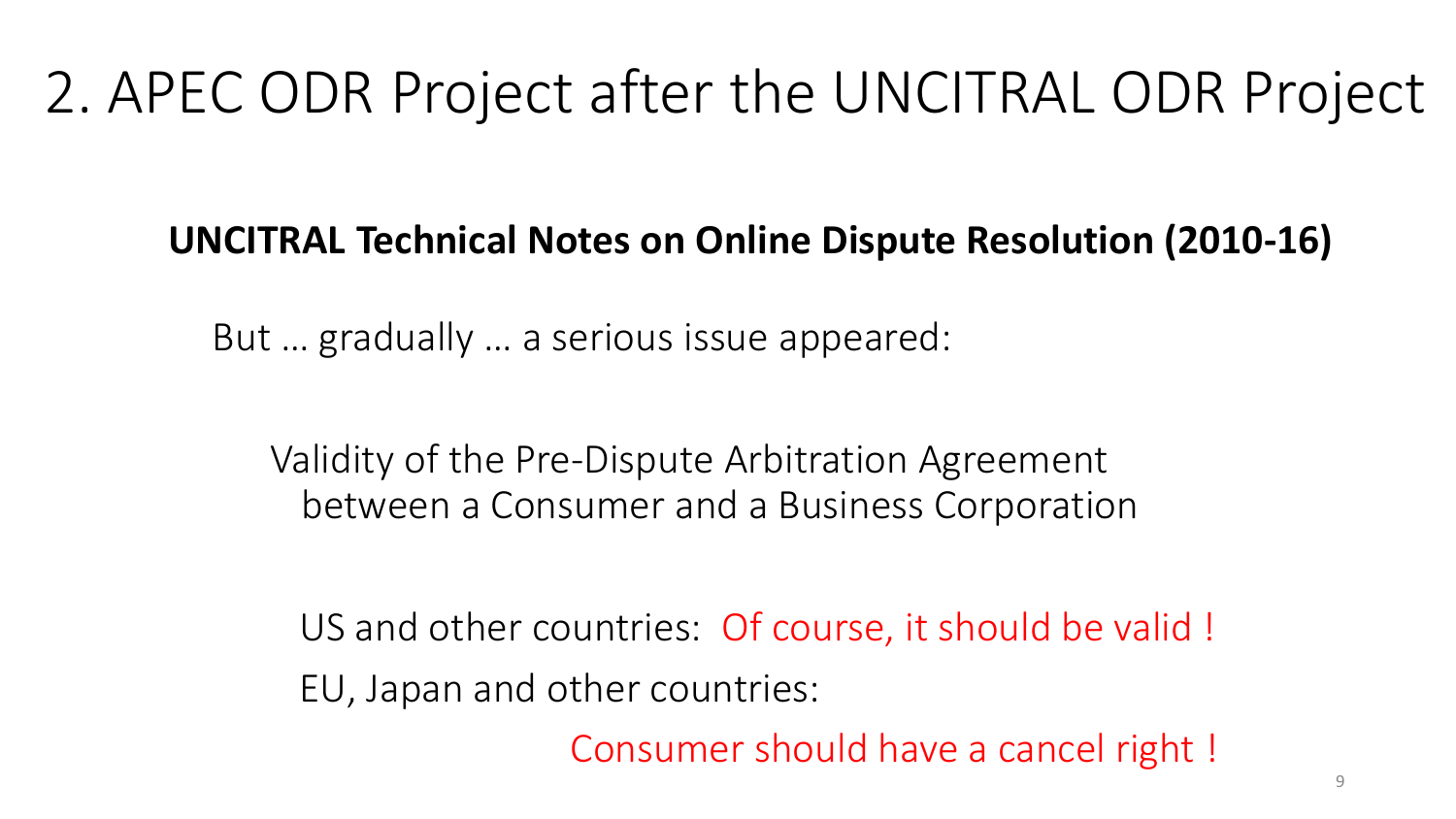**UNCITRAL Technical Notes on Online Dispute Resolution (2010-16)**

Regulations in EU (and Japan):

Since A Consumer should not be removed its right to go to Courts, the Consumer shall have a right to cancel the Pre-Dispute Arbitration Agreement

ex. ADR Directive 2013/11/EU

ODR Regulation 524/2013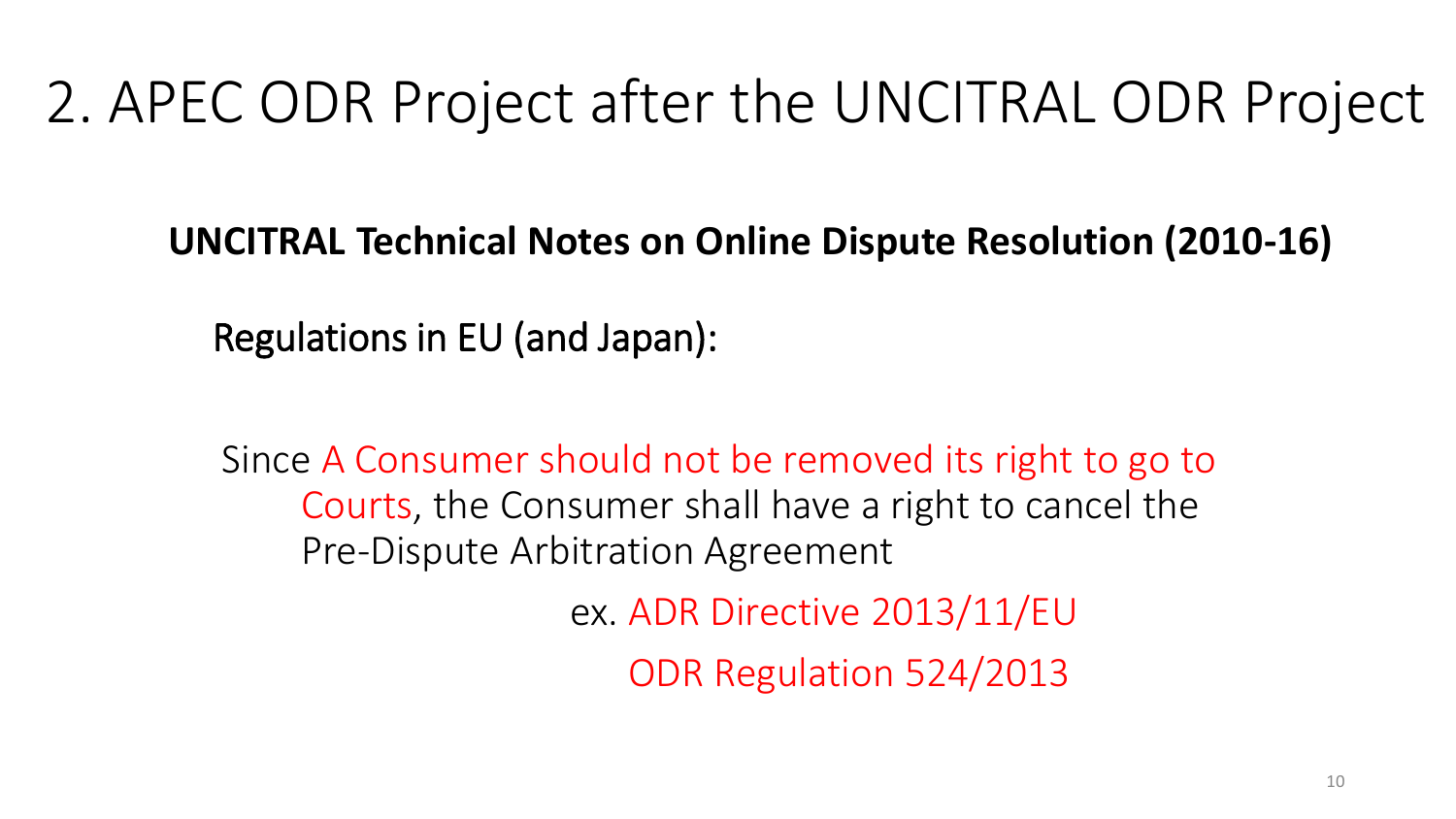### **UNCITRAL Technical Notes on Online Dispute Resolution (2010-16)**

### UNCITRAL Technical Notes on ODR

[http://www.uncitral.org/pdf/english/texts/odr/V1700382\\_English\\_Technical\\_N](http://www.uncitral.org/pdf/english/texts/odr/V1700382_English_Technical_Notes_on_ODR.pdf) otes on ODR.pdf

- *No Legal Effect*
- *Three Steps but No Explanation about the Third Step*

Since the rules to be established there were a model private rules with no overring effect to the regulations of each State, we should have compromised and created more substantial model rules at UNCITRAL.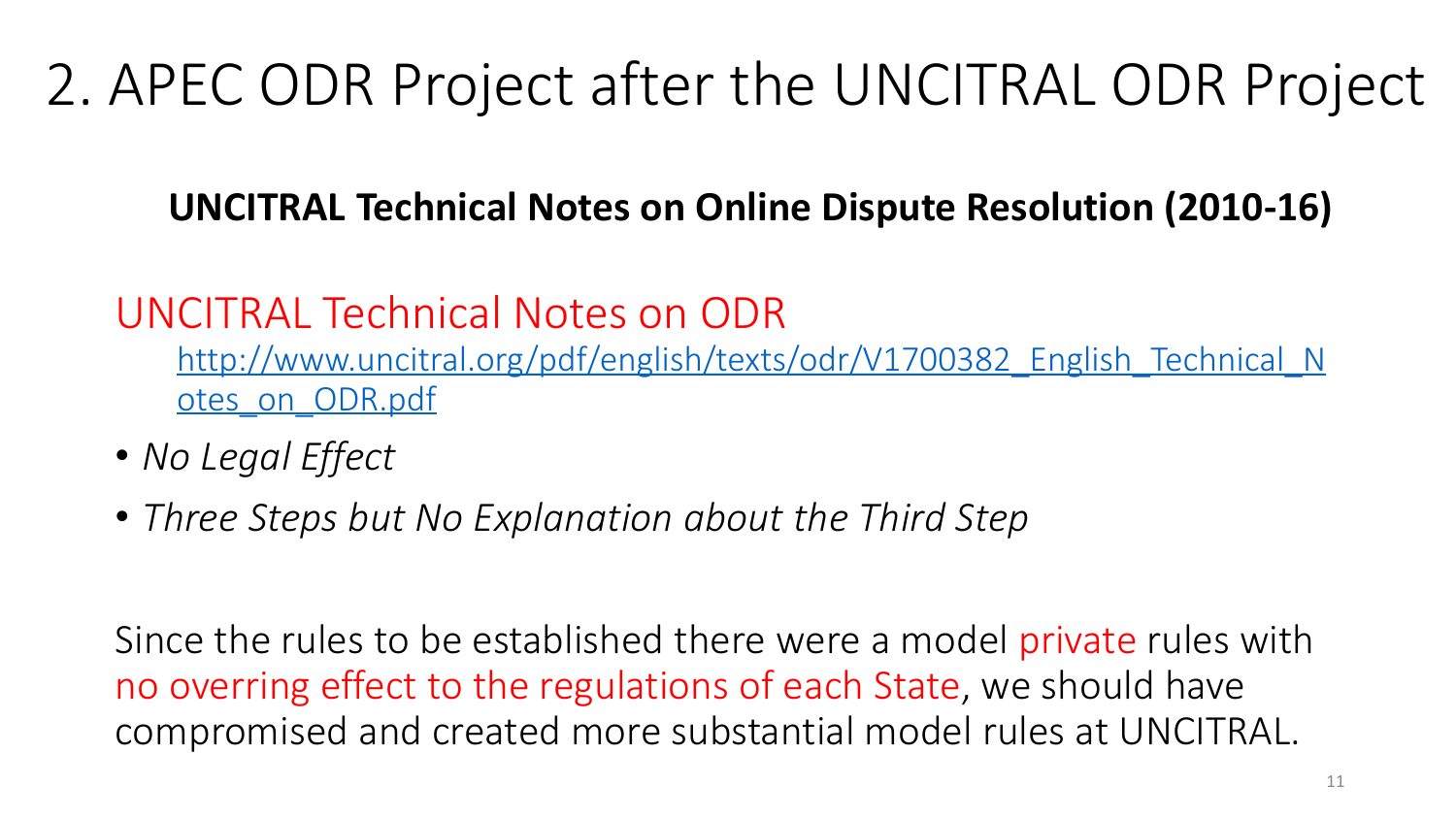#### **APEC Model Procedural Rules on ODR of Cross-Border B2B Disputes (2017- )**

EU is now establishing its own ODR platform.

But other States still need uniform rules and schemes for the global ODR platform with negotiation and the third party's interventions.

APEC started its project to establish another global ODR platform. UNCITRAL and UNIDROIT assist the APRC Project on ODR.

B to C issues were avoided, at least, at the beginning stage.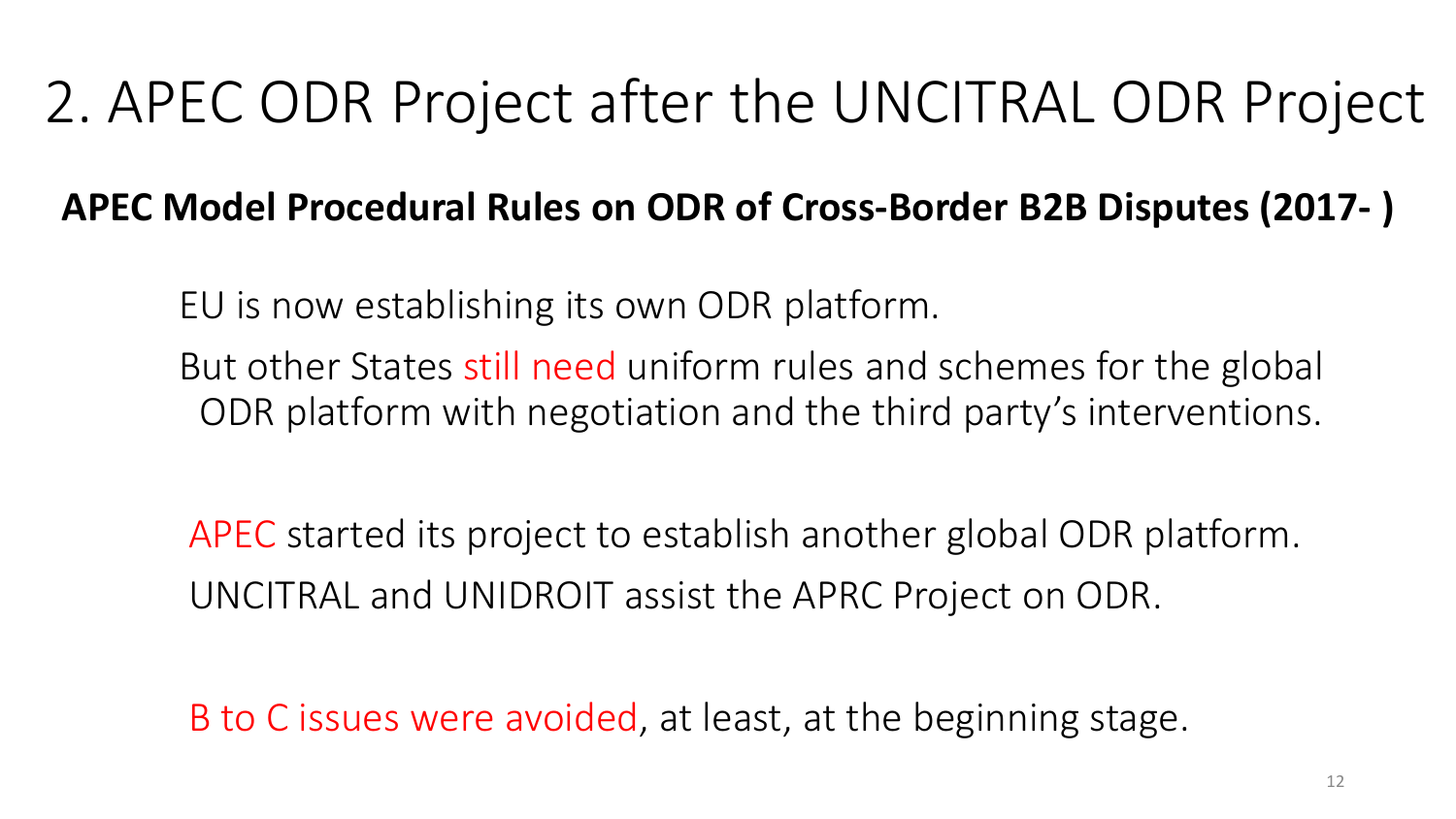### **APEC Model Procedural Rules on ODR of Cross-Border B2B Disputes (2017- )**

APEC will not work as a provider of the ODR Platform

Instead, APEC will encourage Members to collaborate for the wide use of ODR, provide model procedural rules and encourage many ODR providers to be listed at the APEC Satellite Website.

Now a document of *APEC Collaborative Framework on ODR* and *APEC Model Procedural Rules on ODR* has been approved.

It is the substantially same as the final draft on Model Procedural Rules of UNCITRAL. [http://mddb.apec.org/Documents/2019/EC/EC2/19\\_ec2\\_022.pdf](http://mddb.apec.org/Documents/2019/EC/EC2/19_ec2_022.pdf)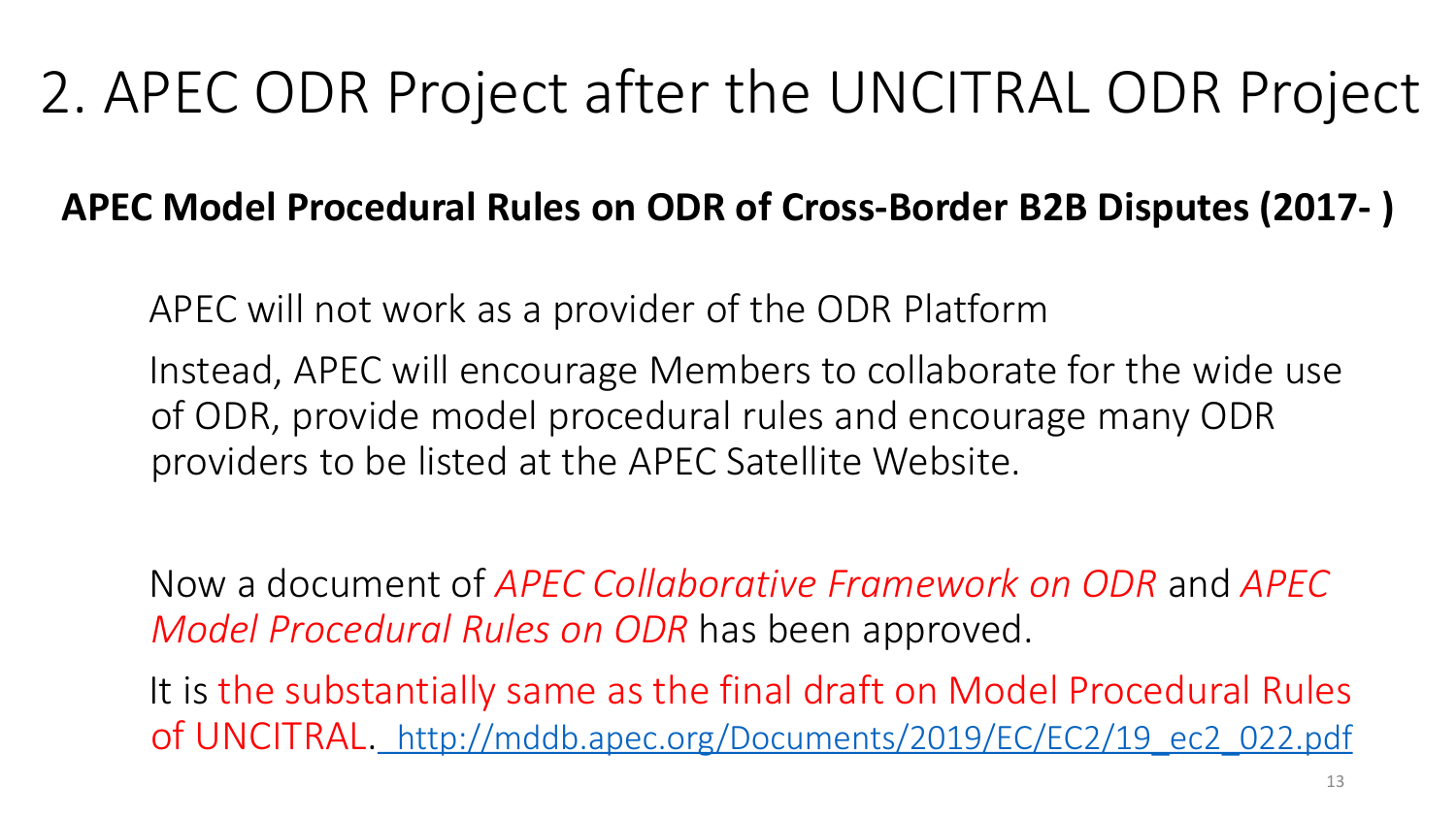#### **APEC Model Procedural Rules on ODR of Cross-Border B2B Disputes (2017- )**

*APEC Collaborative Framework on ODR* aims to assist Member States (Economies) to encourage the wide use of ODR in its jurisdiction and to assist business corporations, including e-commerce market providers, to actively use ODR in the APEC region.

Academic Institutions (*Lead Academics*) in the APEC region jointly assist to maintain a website on the Satellite Website of APEC, where ODR Providers adopting *APEC Model Procedural Rules on ODR* are listed. <https://www.apec.org/seli/>

The ODR Providers on the list are regularly monitored by *Lead Academics*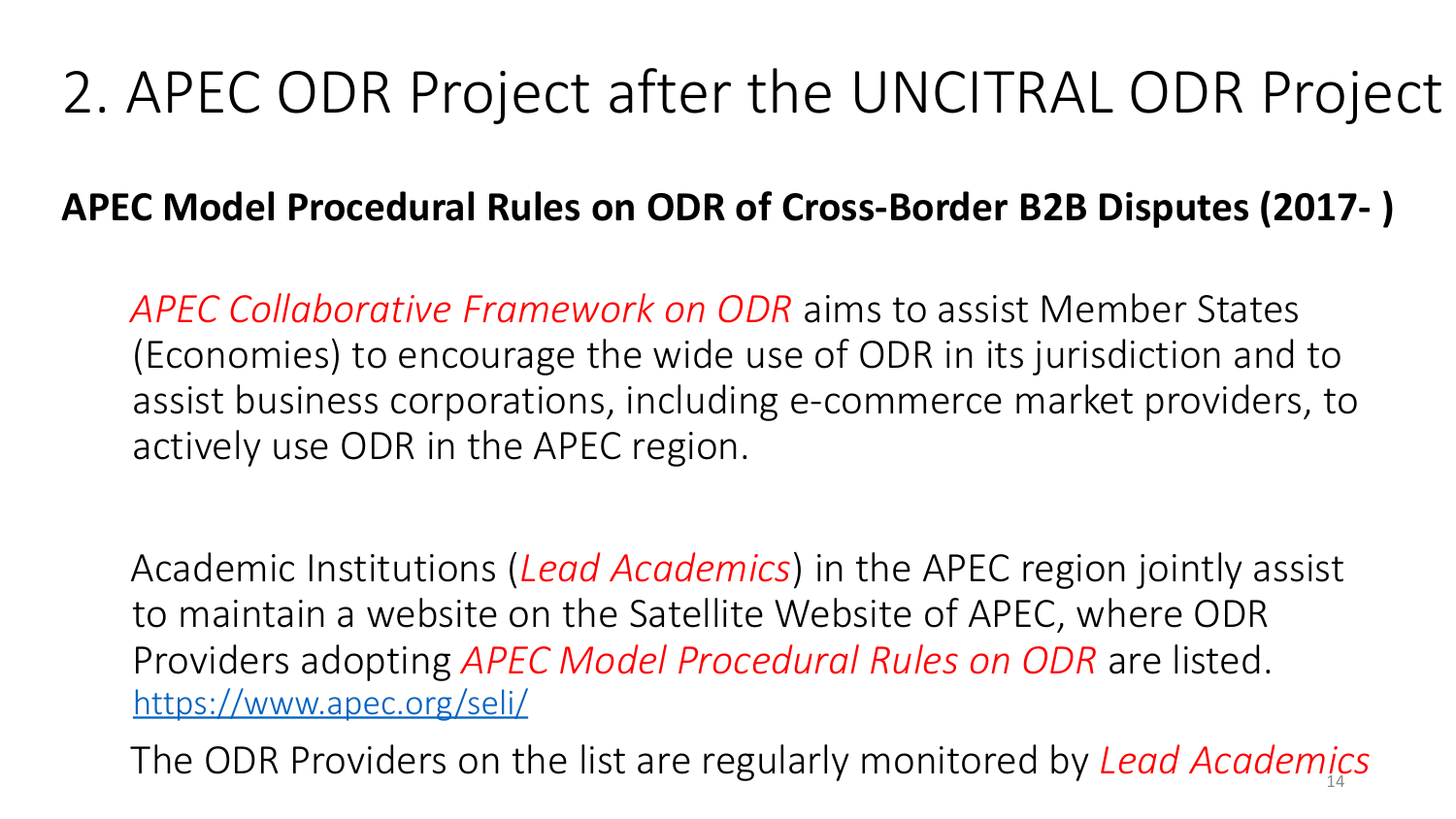<https://www.apec.org/seli/>

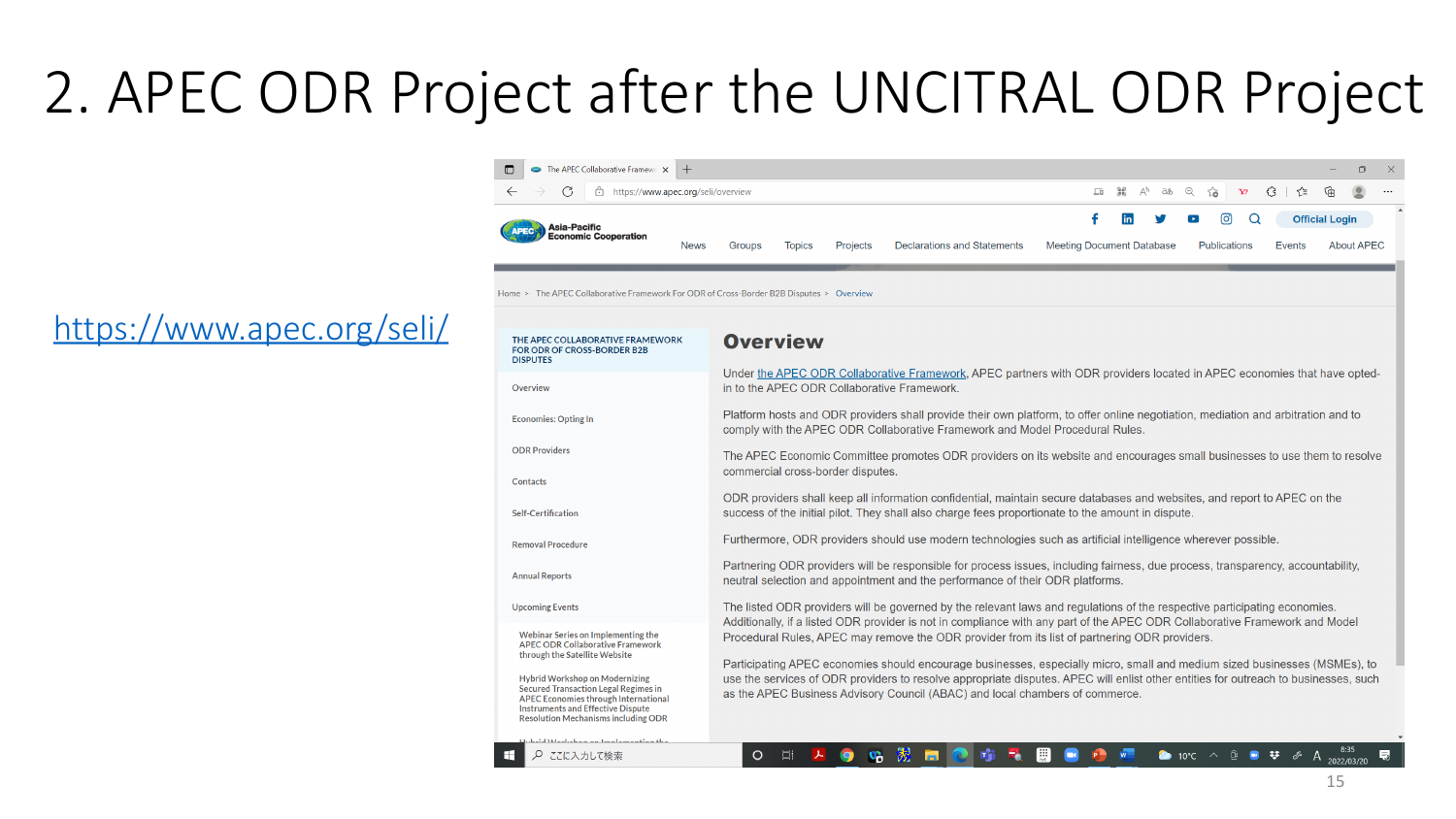### 3. And More for the Worldwide Rules

#### **ISO TC321 (Transaction Assurance in E-commerce) ODR Project**

The Project for TC321 was proposed by China.

Japan proposed to use this ISO standards as a Trustmark for the implementation of a settlement achieved in the scheme of ODR.

Customers, including Consumers, can easily know a good e-commerce vender with the ISO mark, which means the vender promised to provide ODR Systems for complains from Customers and to obey a settlement achieved in the ODR Scheme.

16 Basic Principles, Technical Conditions and Operational Manuals on ODR are expected to be established as one of the ISO Standards.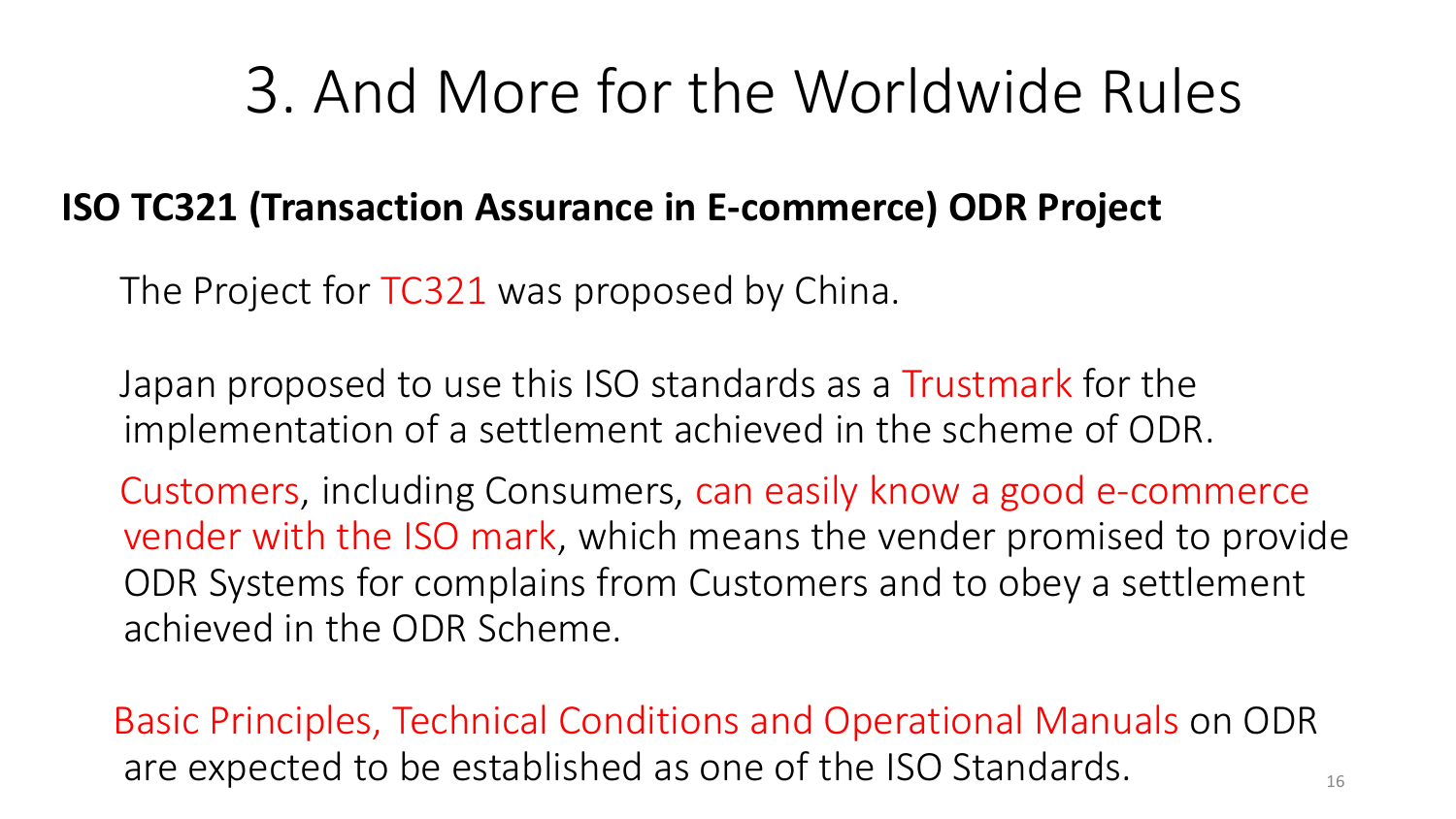## 3. And More for the Worldwide Rules

#### **Another UNCITRAL Project for new types of dispute resolution with IT?**

The rules to be established at the previous ODR WG of UNCITRAL were a model private rules with no overring effect to the regulations of each State.

Nevertheless, we could not compromise considering each State's existing regulations too much.

Demands for ODR are much more increasing now.

Why not another WG for new types of dispute resolution using information technologies, including Online Dispute Resolution, at UNCITRAL?